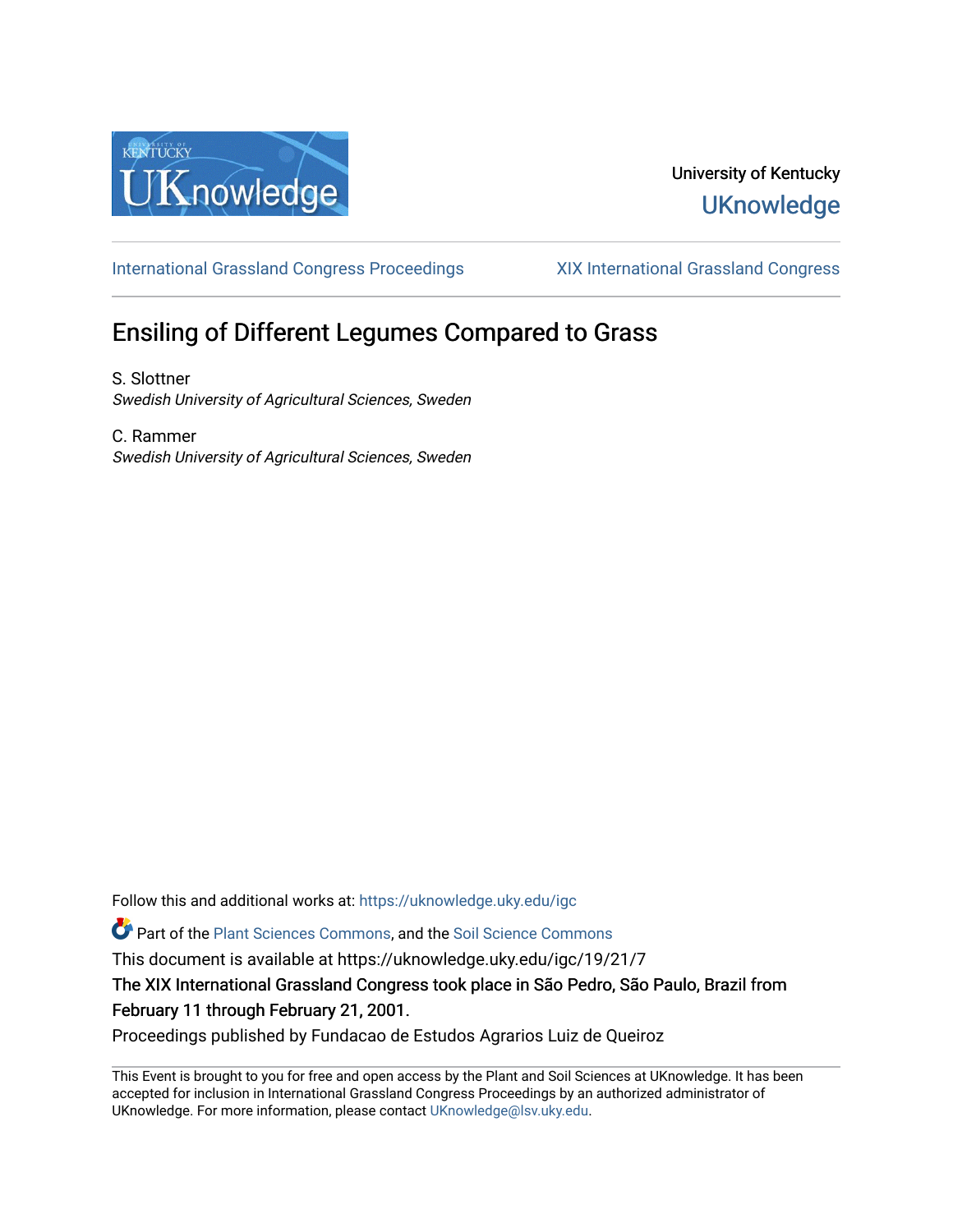### **ENSILING OF DIFFERENT LEGUMES COMPARED TO GRASS**

D. Slottner and C. Rammer

SLU Departement of Animal Nutrition and Management. Kungsängen Research Center; 753 23 Uppsala, SWEDEN

# **Abstract**

The objective of this study was to examine the ensiling characteristics of four different forage legumes: galega (*Galega orientalis*), lucerne (*Medicago sativa)*, white clover (*Trifolium repens*) and red clover (*Trifolium pratense*), and compare these with perennial ryegrass (*Lolium perenne*), using different additives. The crops were mowed using a sickle bar mower and chopped using a precision chop harvester. The crops were ensiled either direct cut or wilted to 35-45% DM. Wilting took place on a barn drier. Forages were ensiled either untreated or with addition of formic acid, Promyr or Ecosyl. The silos were stored for 100 days before opening. Silages were generally well fermented, but application of Promyr or formic acid lowered the ammonia content of the silages.

**Keywords:** Legumes, grass, silage, additives

#### **Introduction**

Legumes are interesting alternatives to grasses since they do not need nitrogen fertilisation and their protein content is usually higher than that of grass (McDonald *et al*, 1991). Organic farming is increasing in Western Europe and in that system the farmer is totally dependent on the legumes as a source of nitrogen. The interest for legumes is therefore increasing. Legumes are, however, considered more difficult to ensile. This is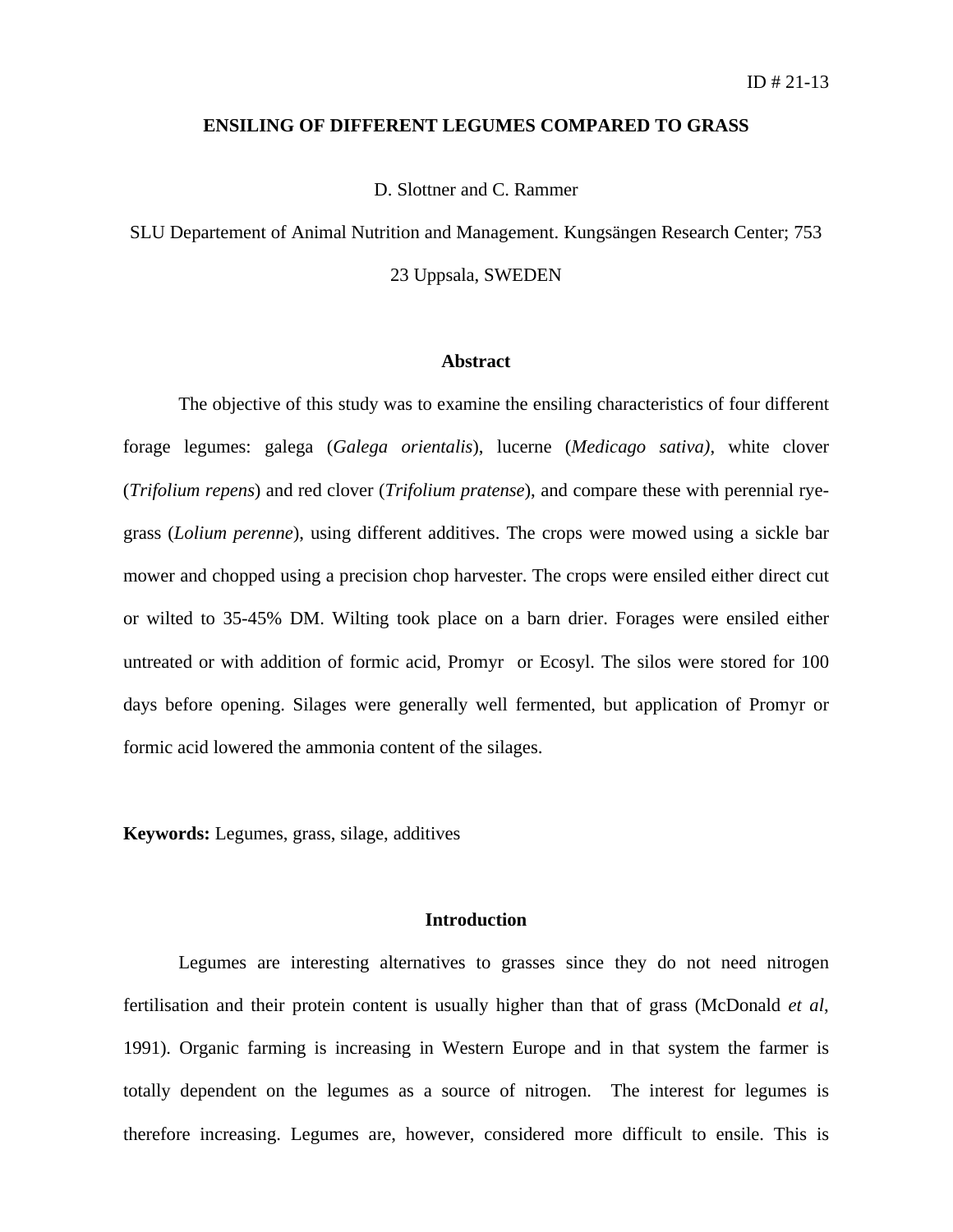mainly due to their, compared to grass, lower content of water soluble carbohydrates (WSC), higher buffering capacity and lower DM (McDonald *et al*, 1991). The aim of this trial was to compare the ensiling characteristics of four legumes: galega, lucerne, white clover and red clover with one grass, perennial rye grass, ensiled with or without additives.

# **Material and Methods**

The crops were chopped and ensiled either direct cut (20-25% DM) or wilted to 35- 45% DM. Three samples were taken from each crop and analysed for DM, metabolizable energy (ME) (Lindgren, 1979), crude protein (CP) using Kjeldahl technique (Bremner and Breitenbeck, 1983) and WSC determined enzymatically (Larsson and Bengtsson, 1983). The crops were ensiled either untreated or with addition of formic acid (85%), Promyr (45% formic acid, 21% propionic acid, 6% ammonia and 28% water) or Ecosyl (bacterial inoculant). All additives were applied by hand using spray bottles to ensure proper dosage distribution of the additives. Formic acid was applied at 6 litres/tonne FM in the low DM and at 3 litres/tonne in the higher DM forage. Promyr was applied at 4 litres/tonne FM and Ecosyl, dissolved in water, to ensure addition of  $10^5$  LAB/g FM. The crop was ensiled in 1.7 litre glass jars equipped with water-seals.After a storage of 100 days at 25ºC, the silos were weighed, opened and sampled.

The following analyses were made on the samples: DM, pH, fatty acids and ethanol using HPLC technique (Andersson and Hedlund, 1983) and ammonia determined by direct distillation on a Kjeltec autosystem 1030.

# **Results and Discussion**

Nutritive values for the crops are presented in table 1.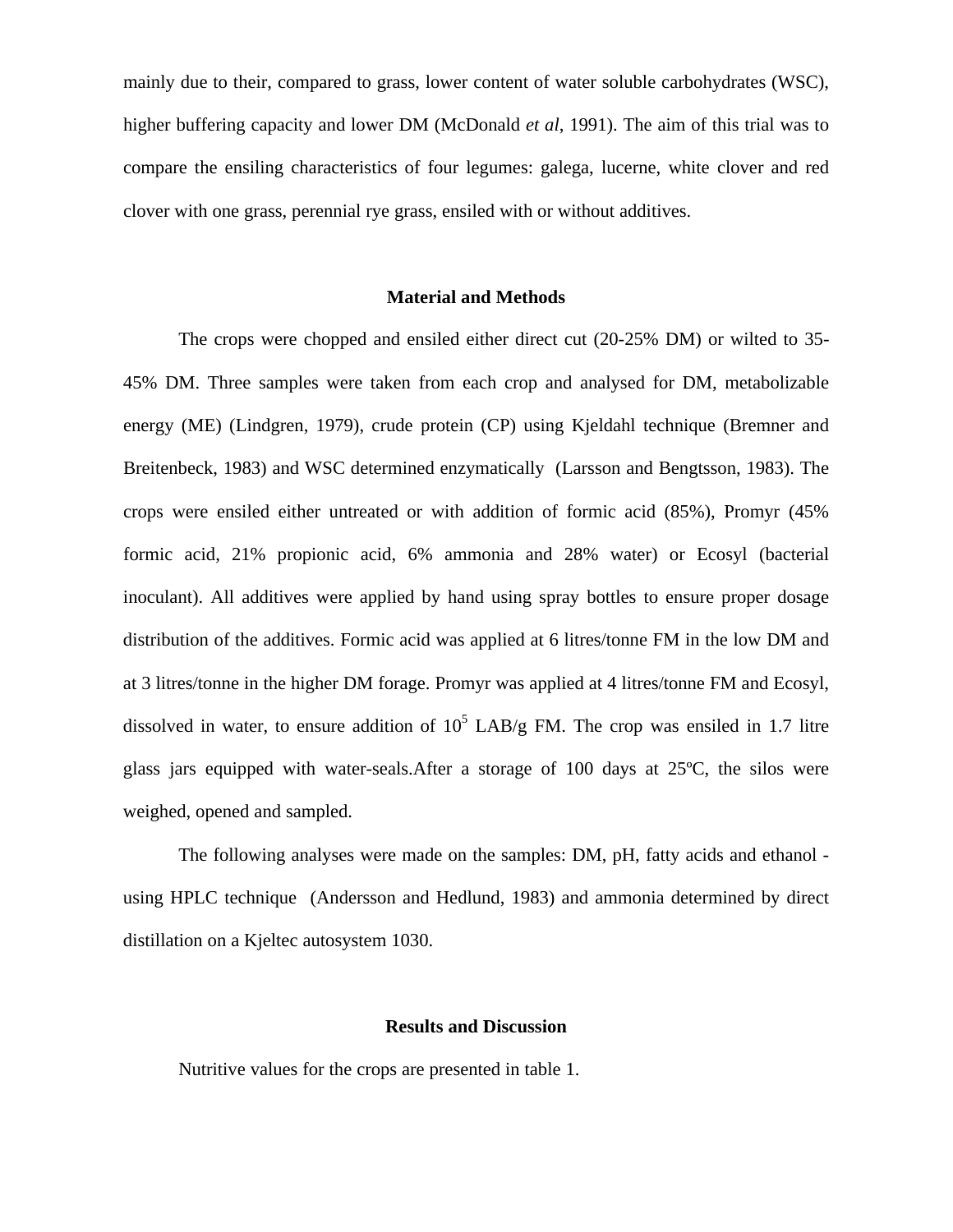As expected, the content of CP was higher in the legumes than in the grass, and the WSC content was higher in the grass than in the legumes. This indicates that the legumes might be more difficult to ensile. Energy contents were generally quite high except in the high DM grass. Why the grass lost so much energy during wilting is not known. Unfavourable weather conditions can not be an explanation since the crop was wilted indoors. White clover had the highest energy and CP contents as well as the highest WSC content of the legumes.

Despite the low WSC contents of the legumes there seemed to be no difference among the legume silages after 100 days of storage (table 2). Butyric acid was only detected in three silages and there was no particular pattern in its occurrence. All additives lowered the pH in the low DM silages. In high DM silages, Ecosyl resulted in a lower pH then other additives. Ammonia content was generally low with the exception of untreated lucerne and ryegrass, either untreated or treated with Ecosyl. Application of acids seemed to lower the ammonia content of silages. Content of lactate was, as expected, lower in silages treated with acids and, usually, higher in silages treated with Ecosyl. This indicates that fermentability does not pose a major obstacle for the preservation of these forage legumes. In areas that are suitable for their cultivation, legumes can present an interesting alternative to grass.

# **References**

**Andersson, R. and Hedlund B.** (1983). HPLC analysis of organic acids in lactic acid fermented vegetables. Z. Lebensm. Unters. Forsch*.* **176**: 440-443

**Bremner, J.M. and Breitenbeck G.A.** (1983). A simple method for determination of ammonium in semimicro Kjeldahl analysis of soils and plant materials using block digester. Communications in Soil Science and Plant Analysis **14**: 905-913.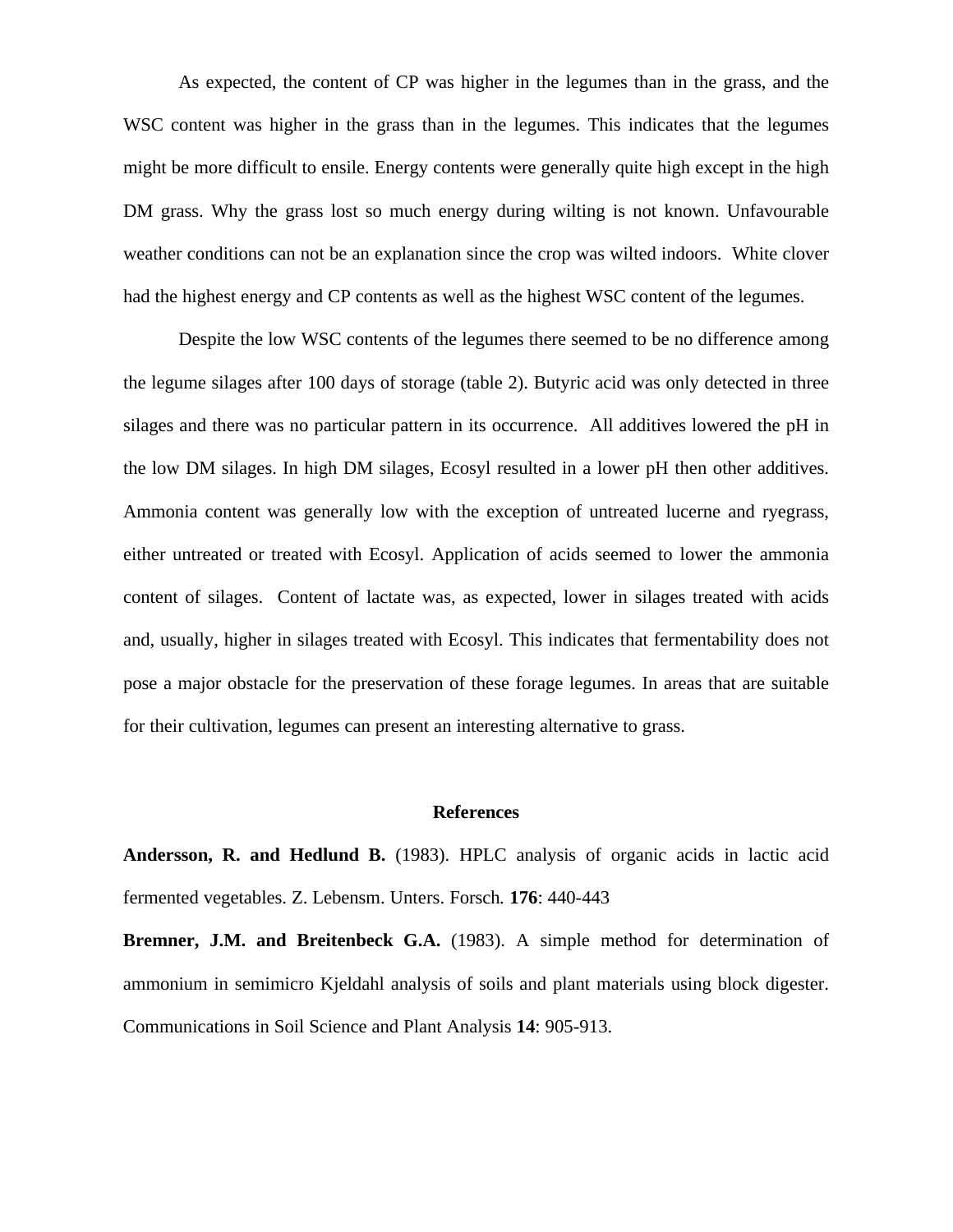**Larsson, K. and Bengtsson S.** (1983). Bestämning av lättillgängliga kolhydrater i växtmaterial (Determination of nonstructural carbohydrates in plant material) Method description no. 22, National Laboratory for Agricultural Chemistry*,* Uppsala, Sweden

**Lindgren, E.** (1979). Vallfodrets näringsvärde bestämt in vivo och med olika laboratoriemetoder. (The Nutritional Value of Roughages Determined in vivo and by Laboratory Methods) Swedish University of Agricultural Sciences, Department of Animal Nutrition and Management, Report **45**: 63. Uppsala, Sweden

**McDonald, P., Henderson A.R. and Heron S.J.E.** (1991). The Biochemistry of silage*.* 2nd

edn. P. 39 Marlow: Chalcombe Publications, UK

| Crop         | DM      | CP       | <b>WSC</b> | ME         |
|--------------|---------|----------|------------|------------|
|              | $(\% )$ | $(\%DM)$ | $(\%DM)$   | (MJ/kg DM) |
| Galega       | 43,0    | 20,90    | 9,00       | 10,57      |
| Galega       | 21,8    | 19,83    | 8,06       | 10,73      |
| Lucern       | 41,9    | 14,33    | 9,80       | 10,33      |
| Lucern       | 24,6    | 14,40    | 8,00       | 10,37      |
| Red clover   | 35,6    | 18,83    | 10,60      | 10,47      |
| Red clover   | 21,5    | 18,60    | 10,83      | 10,50      |
| Rye grass    | 42,0    | 10,06    | 17,83      | 9,73       |
| Rye grass    | 25,9    | 7,90     | 22,90      | 10,53      |
| White clover | 44,7    | 22,63    | 9,20       | 11,17      |
| White clover | 20,9    | 22,33    | 11,13      | 10,96      |
| <b>LSD</b>   |         | 0,72     | 1,08       | 0,13       |

**Table 1 –** Dry matter, crude protein, water soluble carbohydrate and metabolizable energy of fresh crops.